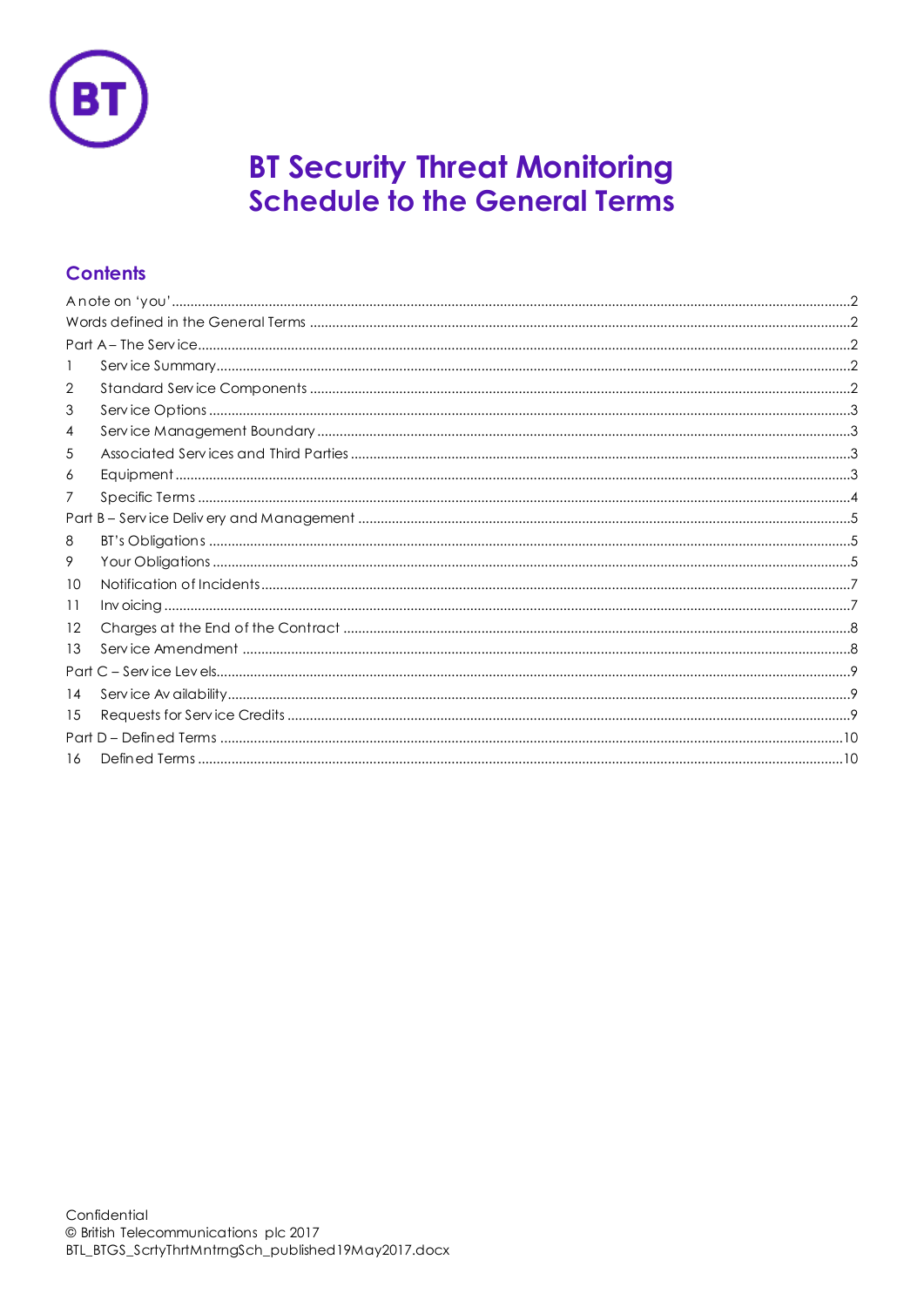

# <span id="page-1-0"></span>**A note on 'you'**

'You' and 'your' mean the Customer.

Phrases that refer to 'either', 'neither', 'each of us', 'both of us', 'we each' or 'we both' mean one or both of BT and the Customer, whichev er makes sense in the context of the sentence.

# <span id="page-1-1"></span>**Words defined in the General Terms**

Words that are capitalised but hav e not been defined in this Schedule hav e the meanings giv en to them in the General Terms.

# <span id="page-1-2"></span>**Part A – The Service**

#### <span id="page-1-3"></span>**1 Service Summary**

BT will prov ide you with a fully managed cloud based security serv ice that will monitor Dev ices, analyse your data, filter Content and alert you to potential threats, comprising:

- 1.1 the Standard Serv ice Components; and
- 1.2 any of the Service Options as set out in any applicable Order,

up to the point of the Serv ice Management Boundary as set out in Paragraph [4](#page-2-1) (the "**Service**").

# <span id="page-1-4"></span>**2 Standard Service Components**

BT will prov ide you with all of the following standard serv ice components ("**Standard Service Components**") in accordance with the details as set out in any applicable Order:

#### 2.1 **Sentry:**

BT will:

- 2.1.1 provide you with either or both of a Virtual Sentry or a Hardware Sentry;
- 2.1.2 remotely manage, load and update the Sentry or Sentries with BT's message filter; and
- 2.1.3 use the information that you prov ide to BT in your Customer Enrolment Package to determine the appropriate configuration for your Sentry.
- 2.1.4 You may submit a request to BT to change your Sentry's IP Address and both of us will discuss and agree your options.

#### 2.2 **Maintenance:**

BT will:

- 2.2.1 maintain and update your Sentry on a regular basis and this maintenance includes filter updates, filter engine updates, correlation engine updates, configuration tuning, administrativ e maintenance and troubleshooting;
- 2.2.2 prov ide you with a 24x7x365 on-Site maintenance response for all managed BT Equipment;
- 2.2.3 replace any BT Equipment affected by an Incident;
- 2.2.4 order and install replacement hardware parts if the SOC detects an Incident in your Sentry and BT determines that a replacement is required; and
- 2.2.5 prov ide you with access to an updated image that you will download and install on your v irtual machine serv er if Virtual Sentry fails due to a problem with the Virtual Sentry images.
- 2.3 **Correlation Engine:** BT will use a Correlation Engine to analyse incoming Ev ents, categorise each Ev ent according to its sev erity, and may notify you of high priority Ev ents.
- 2.4 **Secure Operation Centres:** BT will use a Secure Operation Centre to monitor your Dev ices 24x7x365.
- 2.5 **Security Experts:** BT will prov ide you with skilled and accredited security experts that will be av ailable 24x7x365 to:
	- 2.5.1 analyse Ev ent data generated by the Correlation Engine;
	- 2.5.2 make an assessment of appropriate actions to take; and
	- 2.5.3 if necessary, alert you to any potential threats to your Dev ices.

# 2.6 **Web Portal:**

- BT will maintain a web portal and serv er to prov ide you with online access to:
- 2.6.1 Serv ice performance reports;
- 2.6.2 dashboards that analyse Ev ent data and Incidents; and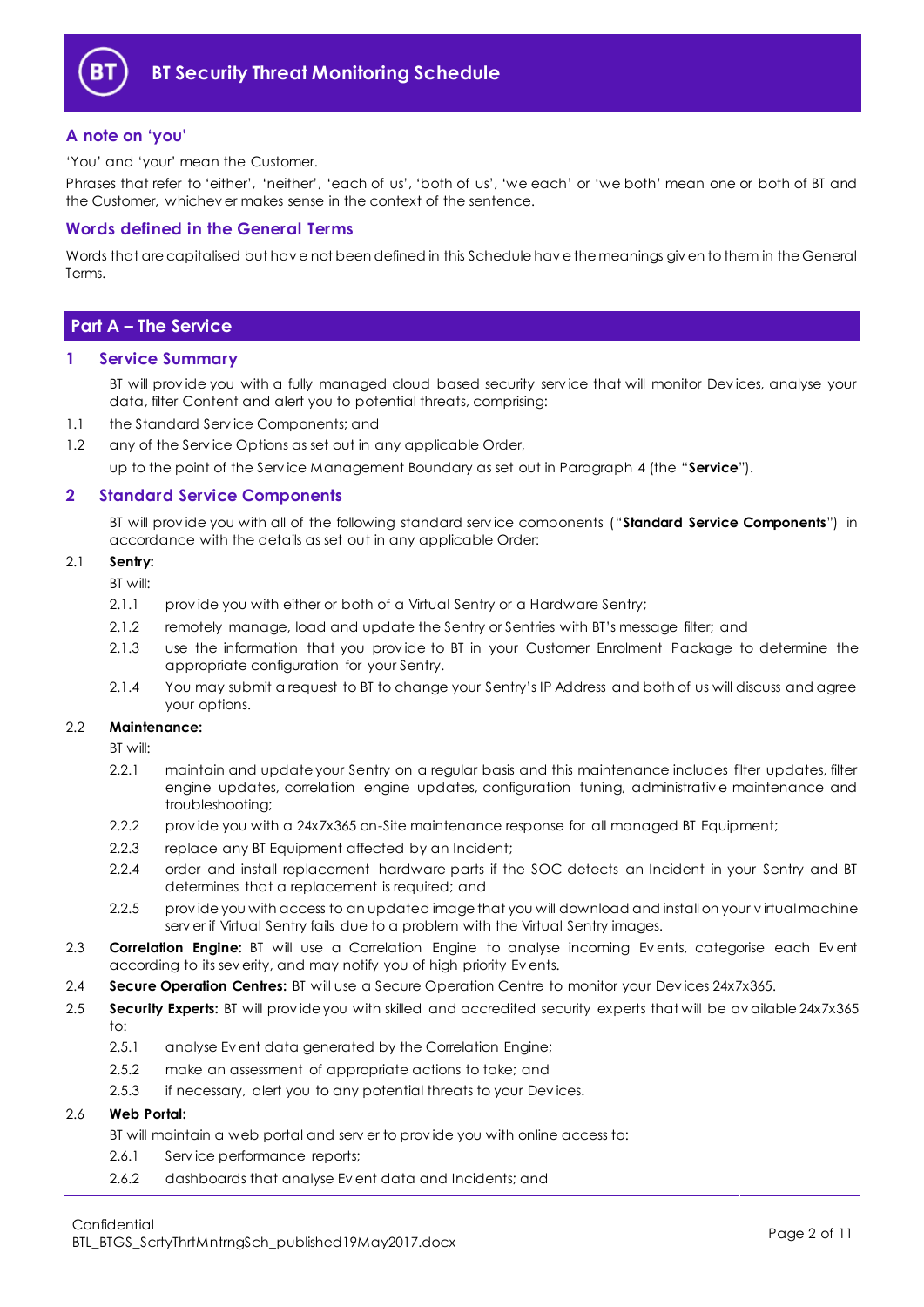

- (a) 30 Business Days of detailed information and data; and
- (b) three months of weekly reports.

# <span id="page-2-0"></span>**3 Service Options**

BT will prov ide you with any of the following options as set out in any applicable Order ("**Service Options**") and in accordance with the details as set out in that Order:

# 3.1 **EU Data Domination:**

If your SOC is located in the United States:

- 3.1.1 you may make a request to BT for the data that you send from Sentries to the cloud to be stored and retained in the EU.
- 3.1.2 If BT accepts your request, BT will notify you in writing on the scope of the data that will be stored and retained in the EU.
- 3.1.3 The analysis of your data may still take place anywhere in the world.
- 3.2 Serv ice Options may not be av ailable in all countries.

# <span id="page-2-1"></span>**4 Service Management Boundary**

- <span id="page-2-5"></span>4.1 BT will prov ide and manage the Serv ice as set out in Parts B and C of this Schedule and as set out in any applicable Order from the Sentry up to a cloud platform gateway ("**Service Management Boundary**").
- 4.2 BT will hav e no responsibility for the Serv ice outside the Serv ice Management Boundary.
- 4.3 BT does not make any representations, whether express or implied, about whether the Service will operate in combination with any Customer Equipment or other equipment and software.

# <span id="page-2-2"></span>**5 Associated Services and Third Parties**

- <span id="page-2-4"></span>5.1 You will hav e the following serv ices in place that will connect to the Serv ice and are necessary for the Serv ice to function and will ensure that these serv ices meet the minimum technical requirements that BT specifies:
	- 5.1.1 Internet connection; and
	- 5.1.2 where you select Virtual Sentry:
		- (a) Open Virtualisation Format, or
		- (b) other suitable serv er and v irtual machine env ironment.

#### (each an "**Enabling Service**").

5.2 If BT prov ides you with any serv ices other than the Serv ice (including, but not limited to any Enabling Serv ice) this Schedule will not apply to those serv ices and those serv ices will be gov erned by their separate terms.

# <span id="page-2-3"></span>**6 Equipment**

# 6.1 **Use of BT Equipment**

In relation to BT Equipment, you will:

- 6.1.1 keep the BT Equipment safe and without risk to health;
- 6.1.2 only use the BT Equipment, or allow it to be used, in accordance with any instructions or authorisation BT may giv e and for the purpose for which it is designed;
- 6.1.3 not mov e the BT Equipment or any part of it from the Site(s) without BT's written consent and you will pay BT's costs and expenses reasonably incurred as a result of such mov e or relocation;
- 6.1.4 not make any alterations or attachments to, or otherwise interfere with, the BT Equipment, nor permit any person (other than a person authorised by us) to do so, without BT's prior written consent and, if BT giv es its consent, agree that any alterations or attachments will become part of the BT Equipment;
- 6.1.5 not sell, charge, assign, transfer or dispose of or part with possession of the BT Equipment or any part of it;
- 6.1.6 not allow any lien, encumbrance or security interest ov er the BT Equipment nor pledge the credit of BT for the repair of the BT Equipment or otherwise;
- 6.1.7 not claim to be owner of the BT Equipment and ensure that the owner of the Site(s) will not claim ownership of the BT Equipment, ev en where the BT Equipment is fixed to the Site(s);
- 6.1.8 obtain appropriate insurance against any damage to or theft or loss of the BT Equipment;
- 6.1.9 indemnify BT against all Claims, losses, costs or liabilities arising from your use of the BT Equipment or where the BT Equipment is damaged, stolen or lost;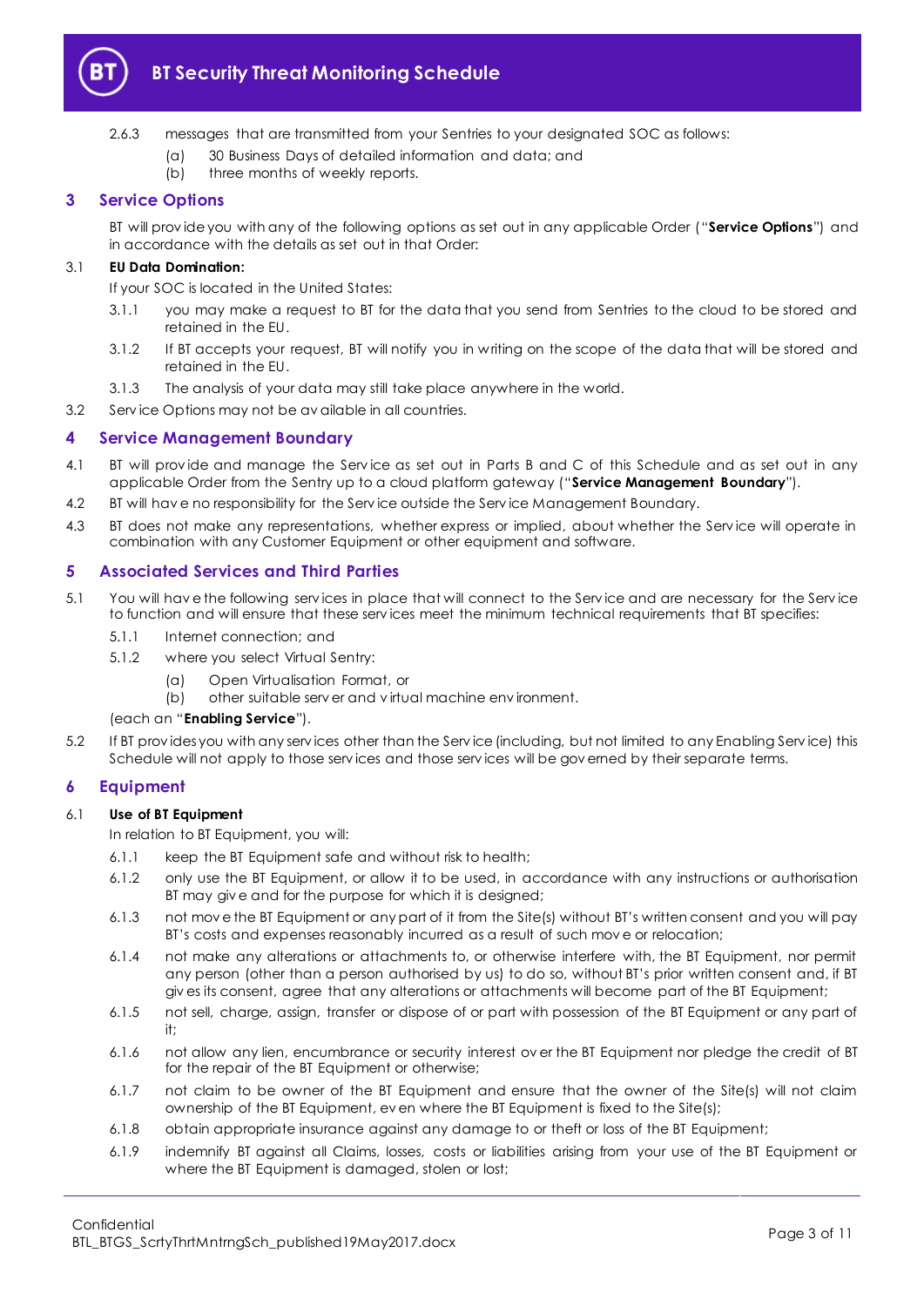

- 6.1.10 ensure that the BT Equipment appears in BT's name in your accounting books;
- 6.1.11 where there is a threatened seizure of the BT Equipment, or anything listed in Clause 18.3 of the General Terms applies to you, immediately prov ide BT with Notice so that BT may take action to repossess the BT Equipment; and
- 6.1.12 notify any interested third parties that BT owns the BT Equipment.
- 6.1.13 BT Equipment will remain BT's property at all times and risk in BT Equipment will pass to you upon deliv ery, whether or not the BT Equipment has been installed.
- 6.1.14 You will be liable to BT for any loss of or damage to BT Equipment, except where the loss or damage is a result of fair wear and tear or caused by BT.
- 6.1.15 Where any BT Equipment is diagnosed by BT as faulty:
	- (a) BT will replace the BT Equipment; and
	- (b) you will return the faulty BT Equipment to BT in accordance with BT's instructions.

#### <span id="page-3-2"></span><span id="page-3-1"></span>6.2 **WEEE Directive**

- 6.2.1 You will be responsible under Article 13 of the Waste Electrical and Electronic Equipment Directiv e 2012 ("**WEEE Directive**") for the costs of collection, treatment, recov ery, recycling and env ironmentally sound disposal of any equipment supplied under the Contract that has become waste electrical and electronic equipment ("**WEEE**").
- 6.2.2 For the purposes of Article 13 of the WEEE Directiv e this Paragrap[h 6.2](#page-3-1) is an alternativ e arrangement to finance the collection, treatment, recov ery, recycling and env ironmentally sound disposal of WEEE.
- 6.2.3 You will be responsible for any information recording or reporting obligations imposed by the WEEE Directiv e.
- 6.2.4 You will indemnify BT against any Claims, losses, costs or liabilities that BT incurs due to your failure to comply with your express or implied obligations in accordance with this Paragrap[h 6.2](#page-3-1) or in connection with the WEEE Directiv e.

#### <span id="page-3-0"></span>**7 Specific Terms**

#### 7.1 **Minimum Period of Service**

At the end of the Minimum Period of Serv ice, unless one of us giv es Notice to the other of an intention to terminate the Serv ice in accordance with the Contract, BT will continue to prov ide the Serv ice and both of us will continue to perform each of our obligations in accordance with the Contract.

#### 7.2 **Termination for Convenience**

For the purposes of Clause 17 of the General Terms, either of us may, at any time after the Serv ice Start Date and without cause, terminate the Serv ice or any Order by giv ing 60 days' Notice to the other.

#### 7.3 **Customer Committed Date**

- 7.3.1 If you request a change to the Service or any part of the Service, including any IP Address location, then BT may rev ise the Customer Committed Date to accommodate that change.
- 7.3.2 BT may expedite deliv ery of the Serv ice for operational reasons or in response to a request from you, but this will not rev ise the Customer Committed Date.

# 7.4 **IP Addresses**

- 7.4.1 Except for IP Addresses expressly registered in your name, all IP Addresses made av ailable with the Serv ice will at all times remain BT's property or the property of BT's suppliers and will be non-transferable.
- 7.4.2 All of your rights to use IP Addresses will cease on termination or expiration of the Serv ice.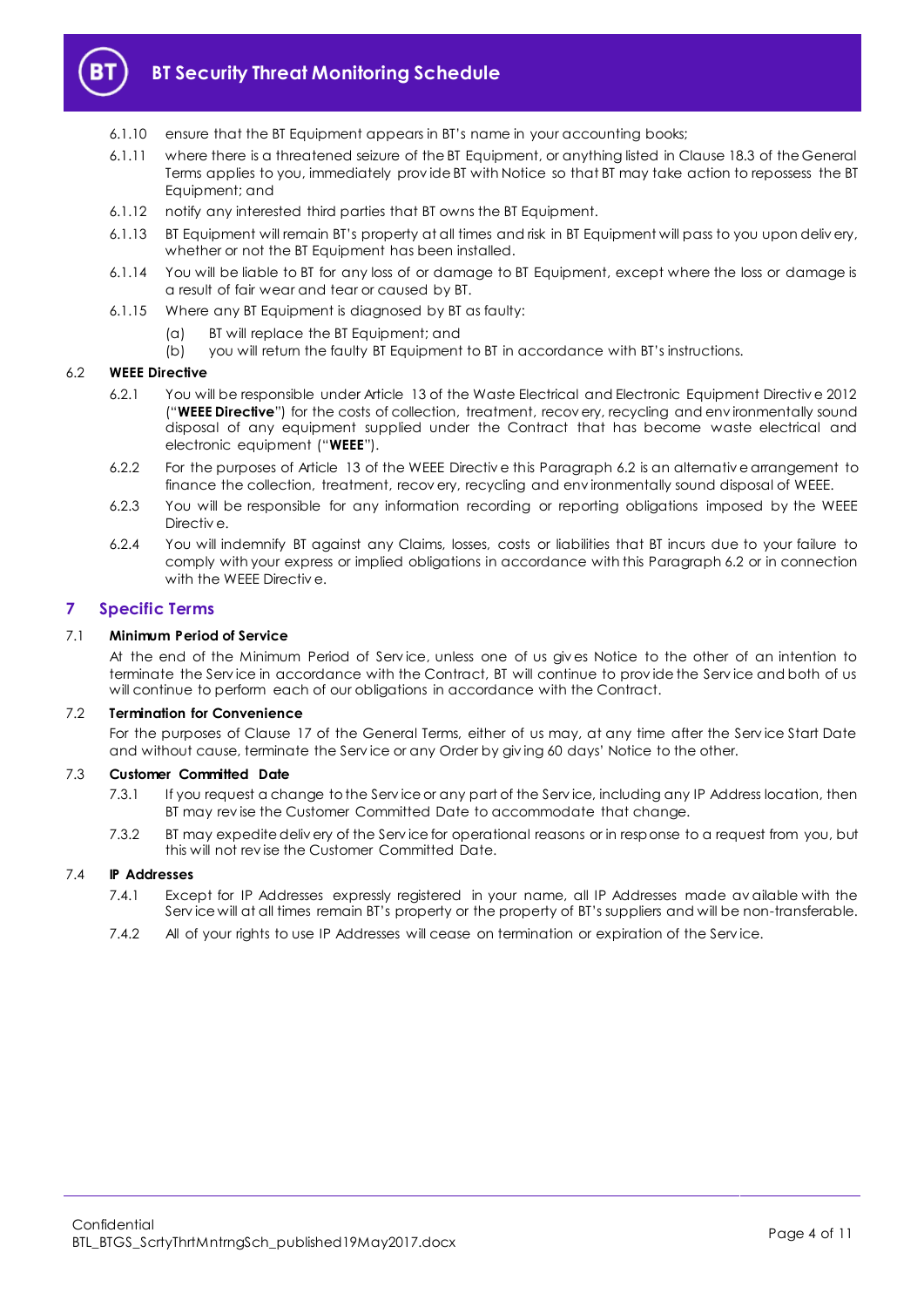

# <span id="page-4-0"></span>**Part B – Service Delivery and Management**

# <span id="page-4-1"></span>**8 BT's Obligations**

#### 8.1 **Service Delivery**

Before the Serv ice Start Date and, where applicable, throughout the prov ision of the Serv ice, BT:

- 8.1.1 will provide you with contact details for the Service Desk;
- 8.1.2 will comply with all reasonable health and safety rules and regulations and reasonable security requirements that apply at the Site(s) and hav e been notified to BT in writing, but BT will not be liable if, as a result of any such compliance, BT are in breach of any of BT's obligations under this Contract;
- 8.1.3 will prov ide you with a Customer Committed Date and will use reasonable endeav ours to meet any Customer Committed Date.

#### <span id="page-4-3"></span>8.2 **Commissioning of the Service**

Before the Serv ice Start Date, BT will:

- 8.2.1 if you have selected a Hardware Sentry, configure the Service;
- 8.2.2 if you hav e selected a Hardware Sentry, conduct a series of standard tests on the Serv ice to ensure that it is configured correctly;
- 8.2.3 connect the Serv ice to each Enabling Serv ice; and
- 8.2.4 on the date that BT has completed the activities in this Paragraph [8.2,](#page-4-3) confirm to you the Service Start Date.

#### 8.3 **During Operation**

On and from the Serv ice Start Date, BT:

- 8.3.1 will respond and use reasonable endeav ours to remedy an Incident without undue delay and in accordance with the Serv ice Care Lev els in Part C of the Contract if BT detects or if you report an Incident on the BT Network;
- 8.3.2 may carry out Maintenance from time to time and will use reasonable endeav ours to inform you at least fiv e Business Days before any Planned Maintenance on the BT Network or BT Equipment, howev er, BT may inform you with less notice than normal where maintenance is required in an emergency; and
- 8.3.3 may, in the ev ent of a security breach affecting the Serv ice, require you to change any or all of your passwords.

#### 8.4 **The End of the Service**

On termination of the Serv ice by either one of us, BT:

- 8.4.1 will, where you hav e selected a Hardware Sentry, prov ide configuration information relating to the Serv ice prov ided at the Site(s) in a format that BT reasonably specifies; and
- 8.4.2 may disconnect and remove any BT Equipment located at the Site(s).

# <span id="page-4-2"></span>**9 Your Obligations**

#### 9.1 **Service Delivery**

Before the Serv ice Start Date and, where applicable, throughout the prov ision of the Serv ice, you will:

- 9.1.1 prov ide BT with the names and contact details of the Customer Contact, but BT may also accept instructions from a person who BT reasonably believ es is acting with your authority;
- 9.1.2 prov ide BT with any information reasonably required without undue delay;
- 9.1.3 prov ide BT with access to any Site(s) during Business Hours, or as otherwise agreed, to enable BT to set up, deliv er and manage the Serv ice;
- 9.1.4 complete any preparation activities that BT may request to enable you to receive the Services promptly and in accordance with any reasonable timescales.;
- 9.1.5 prov ide BT with Notice of any health and safety rules and regulations and security requirements that apply at the Site(s);
- <span id="page-4-4"></span>9.1.6 in jurisdictions where an employer is legally required to make such disclosure to its Users and other employees:
	- (a) inform your Users and other employees that as part of the Serv ice being deliv ered by BT, BT may monitor and report to you the use of any targeted applications by them;
	- (b) ensure that your Users and other employees hav e consented or will be deemed to have consented to such monitoring and reporting (if such consent is legally required); and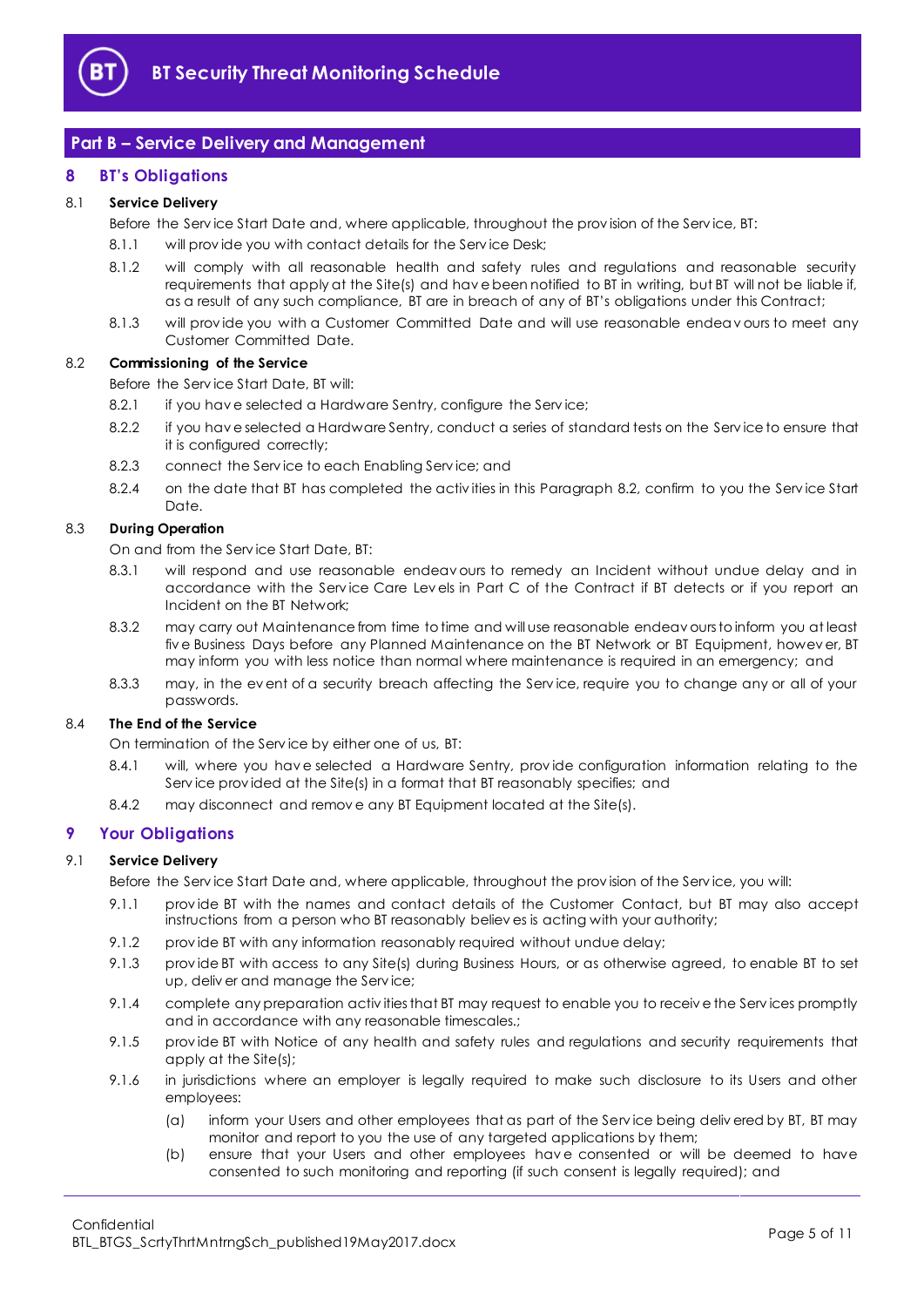

- (c) agree that BT will not be liable for any failure by you to comply with this Paragraph [9.1.6](#page-4-4) and indemnify BT from and against any Claims, losses, costs or liabilities brought by your Users and other employees against BT arising out of BT's deliv ery of the Serv ices;
- 9.1.7 ensure that the LAN protocols and applications you use will be compatible with the Service;
- 9.1.8 prepare and maintain the Site(s) for the installation of BT Equipment and supply of the Service, including:
	- (a) prov ide a suitable and safe operational env ironment for any BT Equipment including all necessary trunking, conduits, cable trays, and telecommunications connection points in accordance with BT's reasonable instructions and applicable installation standards;
	- (b) take up or remov e any fitted or fixed floor cov erings, ceiling tiles and partition cov ers or prov ide any openings in buildings required to connect BT Equipment to appropriate telecommunications facilities in time to allow BT to undertake any necessary installation or maintenance Serv ices;
	- (c) carry out any work that may be required after installation to make good any cosmetic damage caused during the installation or maintenance Serv ices;
	- (d) prov ide a secure, continuous power supply at the Site(s) for the operation and maintenance of the Serv ice or BT Equipment at such points and with such connections as BT specifies, and, in order to mitigate any Serv ice interruption resulting from failure in the principal power supply, will prov ide back-up power with sufficient capacity to conform to the standby requirements of the applicable standards; and
	- (e) prov ide internal cabling between the BT Equipment and any Customer Equipment, as appropriate.
- 9.1.9 ensure that your Sensors hav e the capabilities, Log Forwarders and supported protocols in place to be able to forward log and Ev ents data to the relev ant Sentry;
- 9.1.10 comply with any Site accommodation requirements set out in any applicable Order;
- 9.1.11 attend integration meetings to discuss further tuning and configuration of the Sentry;
- 9.1.12 for Hardware Sentry installations:
	- (a) complete any preparation activ ities to enable BT install the Sentry inside your network on a network segment where Sensors being monitored can deliv er log and alert data to the Sentry; and
	- (b) ensure that you maintain a minimum bandwidth connection of 1.5Mbps for the Sentry to use to maintain connectiv ity from your Site to the SOC;
- 9.1.13 for Virtual Sentry:
	- (a) install, configure and maintain any equipment, operating system, v irtual machine env ironment and software needed to enable the Virtual Sentry to operate;
	- (b) purchase and install any software that you need to use the hardware or underlying system that will allow you to use the Virtual Sentry (including accepting and complying with any software licence terms that apply; and
	- (c) download, install and initially configure the Virtual Sentry, in accordance with the instructions prov ided by BT.

# 9.2 **During Operation**

On and from the Serv ice Start Date, you will:

- 9.2.1 ensure that Users report Incidents to the Customer Contact and not to the Serv ice Desk;
- 9.2.2 ensure that the Customer Contact will take Incident reports from Users and pass these to the Service Desk using the reporting procedures agreed between both of us, and will be av ailable for all subsequent Incident management communications;
- 9.2.3 monitor and maintain any Customer Equipment connected to the Service or used in connection with a Serv ice;
- 9.2.4 ensure that any Customer Equipment that is connected to the Service or that you use, directly or indirectly, in relation to the Serv ice is:
	- (a) connected using the applicable BT Network termination point, unless you hav e BT's permission to connect by another means;
	- (b) adequately protected against v iruses and other breaches of security;
	- (c) technically compatible with the Serv ice and will not harm or damage BT Equipment, the BT Network, or any of BT's suppliers' or subcontractors' network or equipment; and
	- (d) approv ed and used in accordance with relev ant instructions, standards and Applicable Law and any safety and security procedures applicable to the use of that Customer Equipment;
- 9.2.5 immediately disconnect any Customer Equipment, or adv ise BT to do so at your expense, where Customer Equipment does not meet any relev ant instructions, standards or Applicable Law; and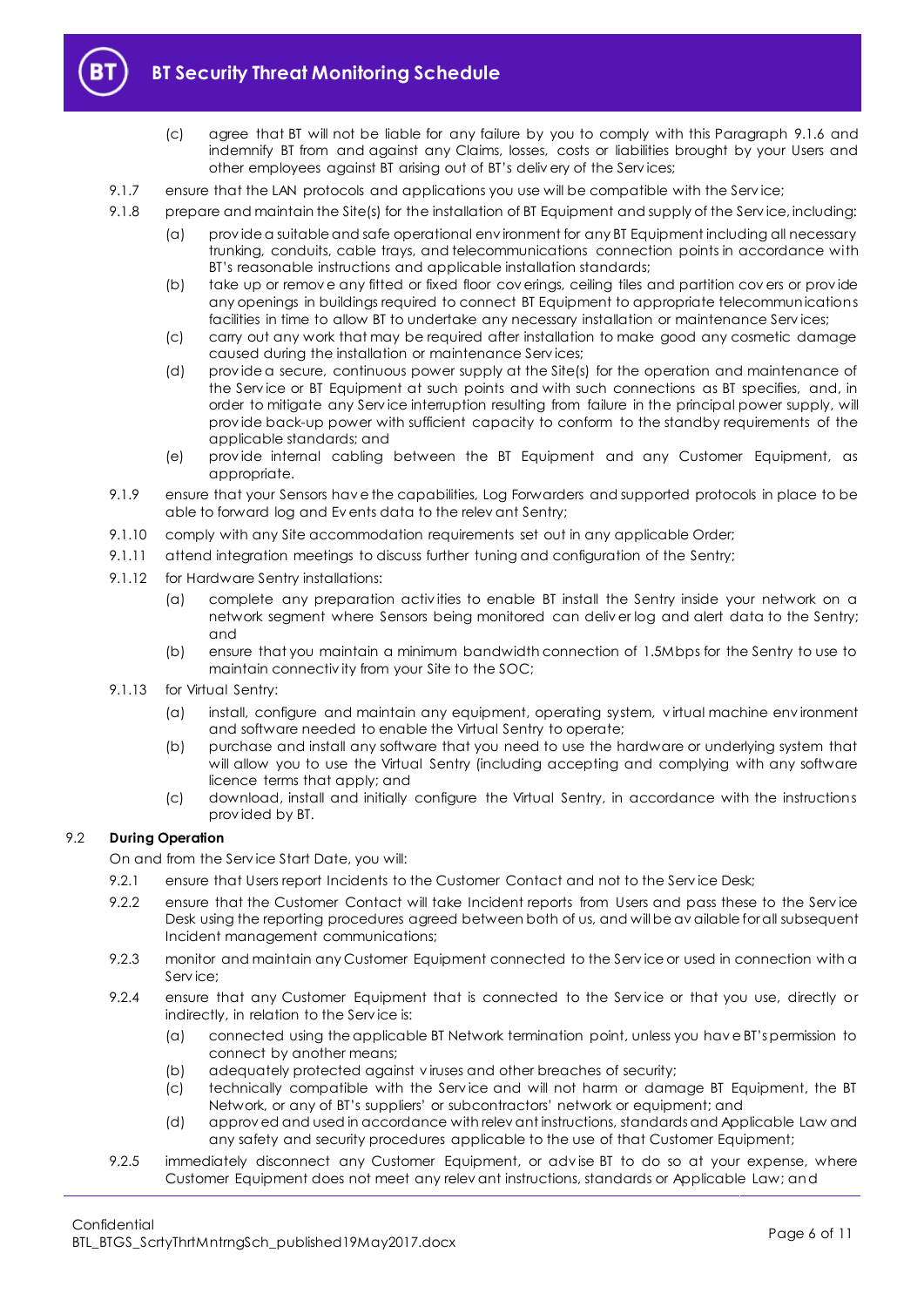

# **BT Security Threat Monitoring Schedule**

- 9.2.6 distribute, manage and maintain access profiles, passwords and other systems administration information relating to the control of Users' access to the Serv ice.
- 9.2.7 distribute, manage and maintain access profiles, passwords and other systems administration information relating to the control of Users' access to the Serv ice.
- 9.2.8 ensure the security and proper use of all v alid User access profiles, passwords and other systems administration information used in connection with the Serv ice and:
	- (a) immediately terminate access for any person who is no longer a User;
	- (b) inform BT immediately if a User's ID or password has, or is likely to, become known to an unauthorised person, or is being or may be used in an unauthorised way;
	- (c) take all reasonable steps to prev ent unauthorised access to the Serv ice;
	- (d) satisfy BT's security checks if a password is lost or forgotten; and
	- (e) change any or all passwords or other systems administration information used in connection with the Serv ice if BT requests you to do so in order to ensure the security or integrity of the Serv ice; and
- 9.2.9 be responsible for carrying out any work that may be required to make good the Virtual Sentry if the a Virtual Sentry fails and the failure is due to the hardware or operating system issue caused by the hardware platform hosting the Virtual Sentry.

#### 9.3 **The End of the Service**

On termination of the Serv ice by either you or BT, you will:

- 9.3.1 provide BT with all reasonable assistance necessary to remove BT Equipment from the Site(s);
- 9.3.2 disconnect any Customer Equipment from BT Equipment located at the Site(s);
- 9.3.3 not dispose of or use BT Equipment other than in accordance with BT's written instructions or authorisation;
- 9.3.4 arrange for any BT Equipment located at the Site(s) to be returned to BT; and
- 9.3.5 be liable for any reasonable costs of recov ery that BT incurs in recov ering the BT Equipment.

#### <span id="page-6-0"></span>**10 Notification of Incidents**

Where you become aware of an Incident:

10.1 the Customer Contact will report it to the Service Desk;

- <span id="page-6-2"></span>10.2 BT will giv e you a Ticket;
- <span id="page-6-3"></span>10.3 BT will inform you when it believ es the Incident is cleared and will close the Ticket when:
	- 10.3.1 you confirm that the Incident is cleared within 24 hours after being informed; or
	- 10.3.2 BT has attempted unsuccessfully to contact you, in the way agreed between both of us, in relation to the Incident and you hav e not responded within 24 hours following BT's attempt to contact you.
- <span id="page-6-4"></span>10.4 If you confirm that the Incident is not cleared within 24 hours following being informed, the Ticket will remain open, and BT will continue to work to resolv e the Incident.
- 10.5 Where BT becomes aware of an Incident, Paragraph[s 10.2,](#page-6-2) [10.3](#page-6-3) and [10.4](#page-6-4) will apply.

# <span id="page-6-1"></span>**11 Invoicing**

- 11.1 BT will inv oice you for the Charges for the Serv ice as set out in Paragraph [11.2](#page-6-5) in the amounts and currency as set out in any applicable Order.
- <span id="page-6-5"></span>11.2 Unless set out otherwise in any applicable Order, BT will inv oice you for:
	- 11.2.1 Installation Charges, on the Serv ice Start Date, or where the installation period is estimated to be longer than one month, monthly in arrears starting from when you place an Order until the Serv ice Start Date;
	- 11.2.2 Recurring Charges, except Usage Charges, monthly in adv ance on the first day of the relev ant month and for any period where Service is provided for less than one month, the Recurring Charges will be calculated on a daily basis;
	- 11.2.3 Usage Charges, monthly in arrears on the first day of the relev ant month calculated at the then current rates;
	- 11.2.4 De-installation Charges within 60 days of de-installation of the Serv ice; and
	- 11.2.5 any Termination Charges incurred in accordance with Paragraph [12](#page-7-0) upon termination of the relev ant Serv ice.
- 11.3 BT may inv oice you for any of the following Charges in addition to those set out in any applicable Order: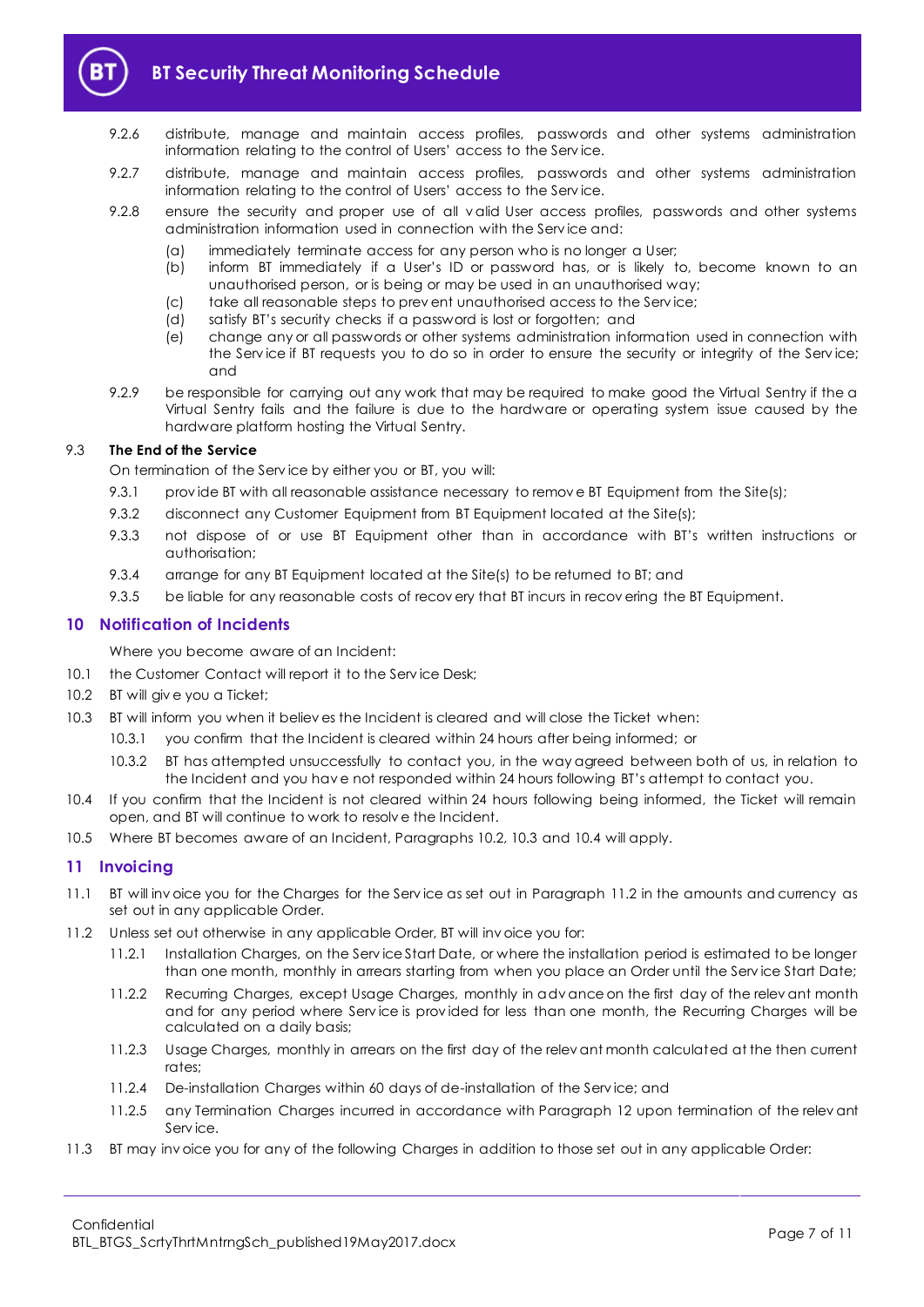

- 11.3.1 Charges for inv estigating Incidents that you report to BT where BT finds no Incident or that the Incident is caused by something for which BT is not responsible under the Contract;
- 11.3.2 Charges for commissioning the Serv ice as set out in Paragrap[h 8.2](#page-4-3) outside of Business Hours;
- 11.3.3 Charges for expediting prov ision of the Serv ice at your request after you hav e been informed of the Customer Committed Date; and
- 11.3.4 any other Charges as set out in any applicable Order or the BT Price List or as otherwise agreed between both of us.

# <span id="page-7-0"></span>**12 Charges at the End of the Contract**

- <span id="page-7-2"></span>12.1 If you exercise your right in accordance with Clause 17 of the General Terms to terminate the Contract or any Serv ice for conv enience, you will pay BT:
	- 12.1.1 all outstanding Charges for Service rendered;
	- 12.1.2 De-installation Charges:
	- 12.1.3 any remaining Charges outstanding with regard to BT Equipment;
	- 12.1.4 any other Charges as set out in any applicable Order; and
	- 12.1.5 any Charges reasonably incurred by BT from a supplier as a result of the early termination.
- 12.2 In addition to the Charges set out at Paragraph [12.1](#page-7-2) abov e, if you terminate during the Minimum Period of Serv ice, you will pay BT:
	- 12.2.1 for any parts of the Serv ice that were terminated during the first 12 months of the Minimum Period of Serv ice, Termination Charges, as compensation, equal to:
		- (a) 100 per cent of the Recurring Charges for any remaining months of the first 12 months of the Minimum Period of Serv ice; and
		- (b) 20 per cent of the Recurring Charges for the remaining months, other than the first 12 months, of the Minimum Period of Serv ice; and
		- (c) any waiv ed installation Charges;
		- and
	- 12.2.2 for any parts of the Serv ice that were terminated after the first 12 months of the Minimum Period of Service, Termination Charges, as compensation, equal to 20 per cent of the Recurring Charges for any remaining months of the Minimum Period of Serv ice.

# <span id="page-7-1"></span>**13 Service Amendment**

- <span id="page-7-3"></span>13.1 You may request, by giv ing BT Notice, a change to:
	- 13.1.1 an Order for the Serv ice (or part of an Order) at any time before the applicable Serv ice Start Date; or
	- 13.1.2 the Service at any time after the Service Start Date,
- 13.2 If you exercise your right in accordance with Paragraph [13.1,](#page-7-3) and except where a change results from BT's failure to comply with BT's obligations under the Contract, BT will, within a reasonable time, prov ide you with a written estimate, including:
	- 13.2.1 the likely time required to deliver the changed Service; and
	- 13.2.2 any changes to the Charges due to the changed Serv ice.
- 13.3 BT has no obligation to proceed with any change that you request in accordance with Paragraph [13.1,](#page-7-3) unless and until we hav e both agreed in writing on the necessary changes to the Charges, implementation timetable and any other relev ant terms of the Contract to take account of the change.
- 13.4 If BT changes a Serv ice prior to the Serv ice Start Date because you hav e giv en BT incomplete or inaccurate information, BT may, in its reasonable discretion, apply additional reasonable one-time or Recurring Charges.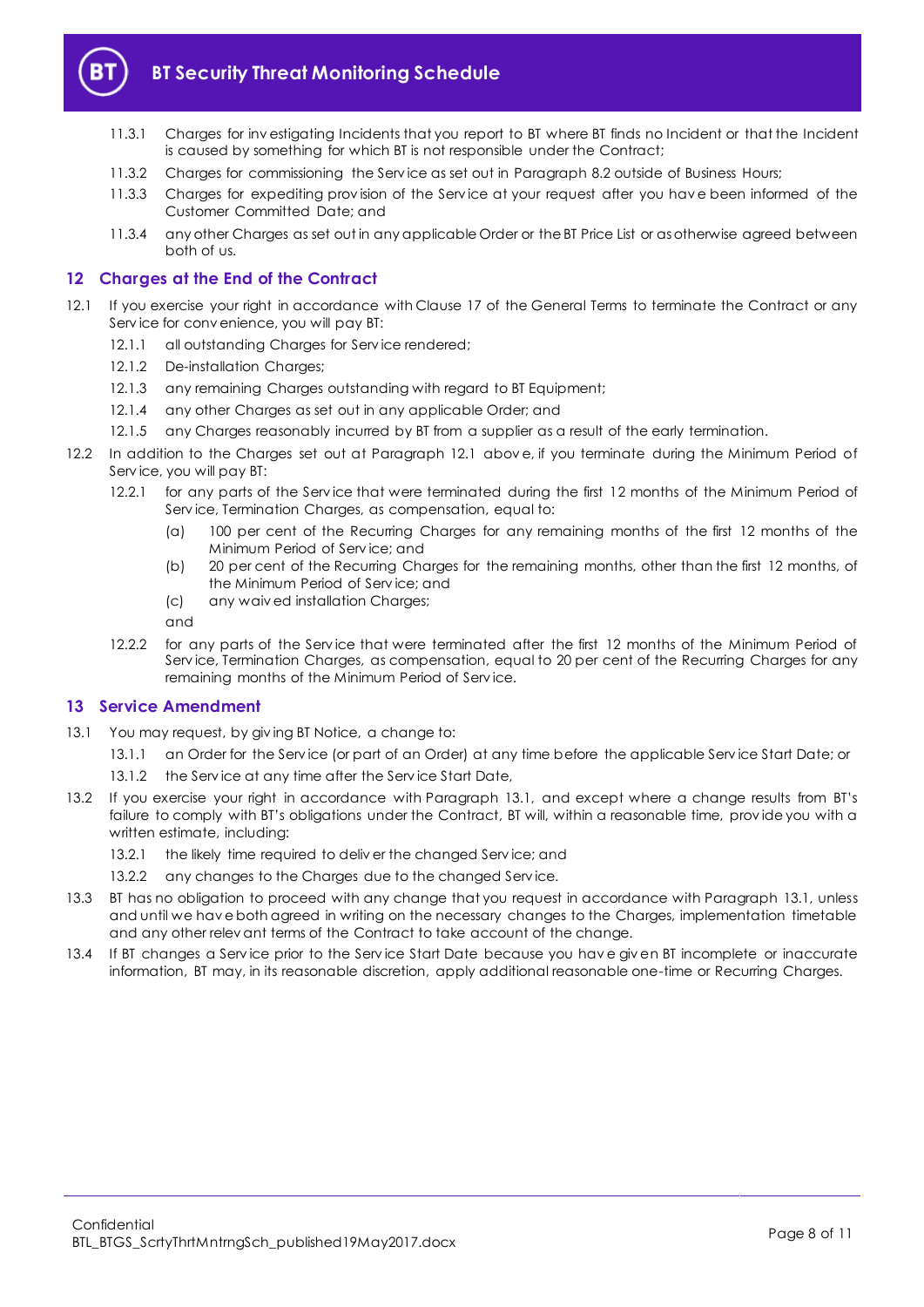

# <span id="page-8-0"></span>**Part C – Service Levels**

# <span id="page-8-1"></span>**14 Service Availability**

#### <span id="page-8-4"></span>14.1 **Availability Service Level**

From the Serv ice Start Date, BT will prov ide the Serv ice with a target av ailability corresponding to the applicable SLA Category for the Serv ice as set out in the table below ("**Availability Service Level**"):

| <b>SLA Category</b> | <b>Availability Annual</b><br>Taraet | Maximum Annual<br>Availability<br><b>Downtime</b> | <b>Maximum Monthly</b><br>Availability Taraet | Service Credit<br>Interval |
|---------------------|--------------------------------------|---------------------------------------------------|-----------------------------------------------|----------------------------|
| Cat A               | $\geq 99.95\%$                       | 4 hours                                           | 0 minutes                                     | hour                       |

#### 14.2 **Availability Service Credits**

- 14.2.1 If a Sev erity Lev el 1 Incident occurs, BT will measure the Av ailability Downtime for the Site(s) or Circuit starting from when you report a Qualifying Incident, and ending when BT closes the Incident in accordance with Paragrap[h 10.3.](#page-6-3)
- 14.2.2 BT will measure the Av ailability Downtime in units of full minutes during the Local Contracted Business Hours for Access Line Incidents and during the Contracted Maintenance Hours for BT Equipment Incidents.
- <span id="page-8-6"></span>14.2.3 BT will then calculate the cumulativ e Av ailability Downtime for the calendar months in which the Sev erity Lev el 1 Incident occurred ("**Cumulative Monthly Availability Downtime**").
- <span id="page-8-5"></span>14.2.4 If the Cumulative Monthly Availability Downtime of the Service exceeds the Maximum Monthly Av ailability Downtime, you may request Av ailability Serv ice Credits for each Serv ice Credit Interv al of 4 per cent of the Monthly Recurring Charges.

#### <span id="page-8-2"></span>**15 Requests for Service Credits**

- <span id="page-8-3"></span>15.1 You may request applicable Serv ice Credits within 28 days of the end of the calendar month in which a Qualifying Incident occurred by prov iding details of the reason for the claim. Any failure by you to submit a request in accordance with this Paragraph [15.1](#page-8-3) will constitute a waiv er of any claim for Serv ice Credits for that calendar month.
- 15.2 Upon receipt of a v alid request for Serv ice Credits in accordance with Paragrap[h 15.1:](#page-8-3)
	- 15.2.1 BT will issue you with the applicable Serv ice Credits by deducting those Serv ice Credits from your inv oice within two billing cycles of the request being receiv ed; and
	- 15.2.2 following expiry or termination of the Contract where no further inv oices are due to be issued by BT, BT will pay you the Serv ice Credits in a reasonable period of time.
- 15.3 Serv ice Credits for all Serv ice Lev els will be aggregated and are av ailable up to a maximum amount equal to 100 per cent of the monthly Recurring Charge for the affected Service.
- 15.4 All Serv ice Lev els and Serv ice Credits will be calculated in accordance with information recorded by, or on behalf of, BT.
- 15.5 The Serv ice Lev els under this Schedule will not apply:
	- 15.5.1 in the ev ent that Clause 8 or Clause 23 of the General Terms applies; or
		- 15.5.2 during any trial period of the Serv ice.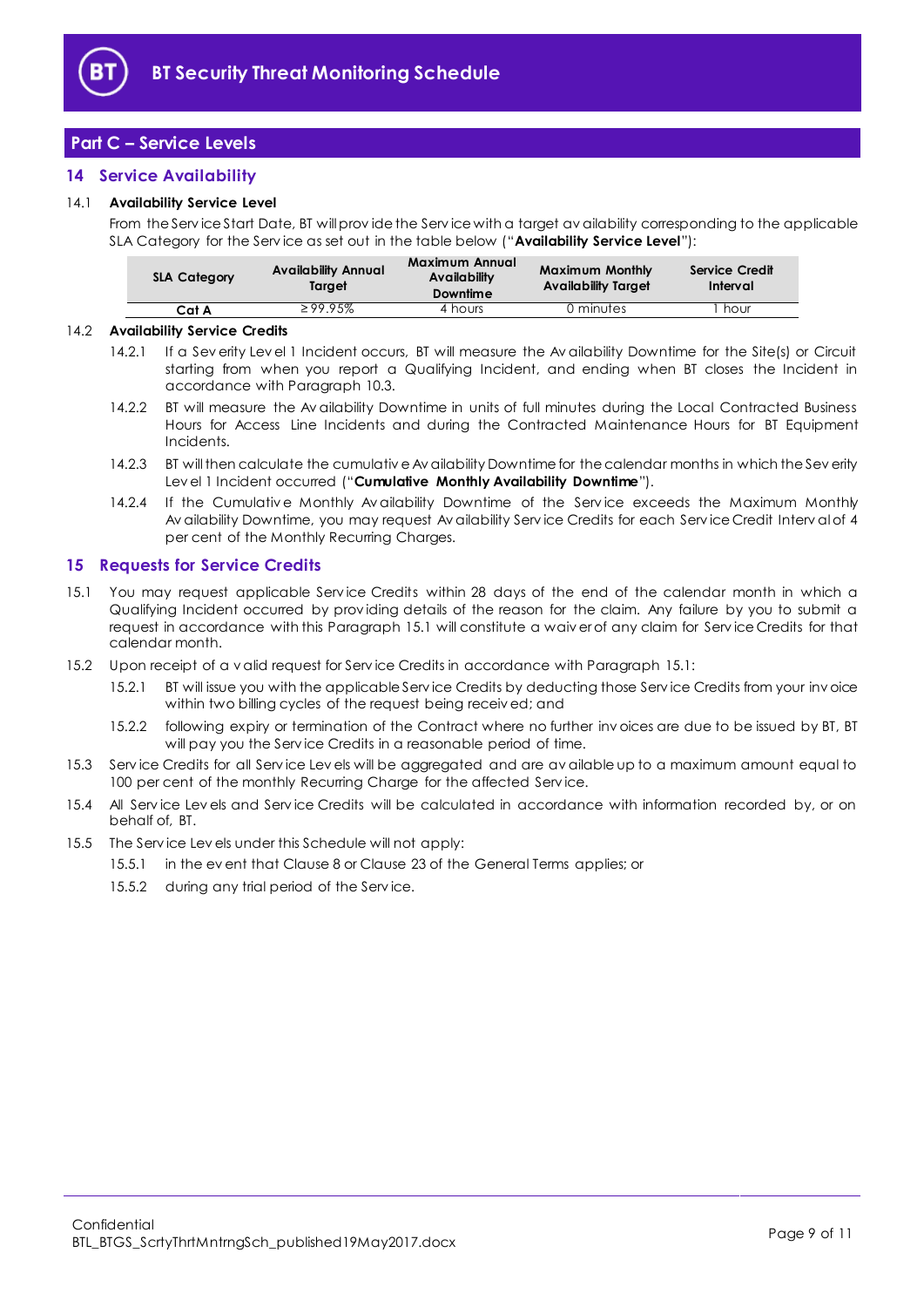

# <span id="page-9-0"></span>**Part D – Defined Terms**

#### <span id="page-9-1"></span>**16 Defined Terms**

In addition to the defined terms in the General Terms, capitalised terms in this Schedule will hav e the below meanings (and in the case of conflict between these defined terms and the defined terms in the General Terms, these defined terms will take precedence for the purposes of this Schedule). BT has repeated some definitions in this Schedule that are already defined in the General Terms. This is to make it easier for you to find the definitions when reading this Schedule.

"**Access Line**" means a Circuit connecting the Site(s) to the BT Network.

"**Availability**" means the period of time when the Serv ice is functioning

"**Availability Annual Target**" has the meaning giv en in the table at Paragraph [14.1](#page-8-4) for the relev ant SLA Category. "**Availability Downtime**" means the period of time during which a Sev erity Lev el 1 Incident exists as measured by BT in accordance with Paragraph [14.1.](#page-8-4)

"**Availability Service Level**" has the meaning giv en in the table at Paragraph [14.1](#page-8-4) for the relev ant SLA Category. "**Availability Service Credit**" means the Serv ice Credit av ailable for the failure to meet the Av ailability Serv ice Lev el, as set out in Paragraph [14.2.4.](#page-8-5) 

"**BT Network**" means the communications network owned or leased by BT and used to prov ide the Serv ice.

"**BT Price List**" means the document containing a list of BT's charges and terms that can be accessed at: [www.bt.com/pricing](http://www.bt.com/pricing) (or any other online address that BT may advise you).

"**Business Hours**" means between the hours of 0800 and 1700 in a Business Day.

"**Circuit**" means any line, conductor, or other conduit between two terminals by which information is transmitted, and that is prov ided as part of the Serv ice.

"**Content**" means applications, data, information (including emails), v ideo, graphics, sound, music, photographs, software or any other material.

"**Contracted Maintenance Hours**" means the times during which BT will prov ide maintenance for BT Equipment, which will be Business Hours unless set out otherwise in any applicable Order.

"**Correlation Engine**" means a collectiv e set of proprietary software functions responsible for categorising, prioritising and performing analysis on messages receiv ed from the Sentry.

"**Cumulative Monthly Availability Downtime**" has the meaning giv en in Paragrap[h 14.2.3.](#page-8-6)

"**Customer Committed Date**" means the date prov ided by BT on which deliv ery of the Serv ice (or each part of the Serv ice, including to each Site) is due to start.

"**Customer Contact**" means any indiv iduals authorised to act on your behalf for Serv ice management matters. "**Customer Enrolment Package**" means the document in which you record the configuration information required for deliv ery of the Serv ice.

"**Customer Equipment**" means any equipment and any software, other than BT Equipment, used by you in connection with a Serv ice.

"**De-installation Charges**" means the charges payable by you on de-installation of the Serv ice that will be equal to the then current rates for Installation Charges on the date of de-installation.

"**Devices**" means any equipment and any dev ices which are in scope of the Serv ice, as set out in the Order.

"**Enabling Service**" has the meaning giv en in Paragrap[h 5.1.](#page-2-4)

"**EU**" means European Union.

"**EU Data Domination**" means the option to store and retain the data that you send from Sentries to the cloud in the EU instead of your SOC location in the United States.

"**Event**" means a single, non-aggregated, log message sent from a supported Dev ice intended for use in the Serv ice.

"**General Terms**" means the general terms that this Schedule is attached to, or where not attached to this Schedule, can be found at [www.bt.com/terms,](http://www.bt.com/terms) and form part of the Contract.

"**Hardware Sentry**" means a BT owned hardware dev ice used to collect security log Ev ents from the your local network Dev ices, filter the Ev ents, and then forward relev ant Ev ents back to the SOC for further analysis.

"**Incident**" means an unplanned interruption to, or a reduction in the quality of, the Serv ice or particular element of the Serv ice.

"**Installation Charges**" means those Charges set out in any applicable Order in relation to installation of the Serv ice or any Purchased Equipment, Customer Equipment or BT Equipment as applicable..

"**Internet**" means a global system of interconnected networks that use a standard Internet Protocol to link dev ices worldwide.

"**Internet Protocol**" or "**IP**" means a communications protocol for dev ices connected to the Internet that specifies the format for addresses and units of transmitted data.

"**IP Address**" means a unique number on the Internet of a network card or controller that identifies a dev ice and is v isible by all other dev ices on the Internet.